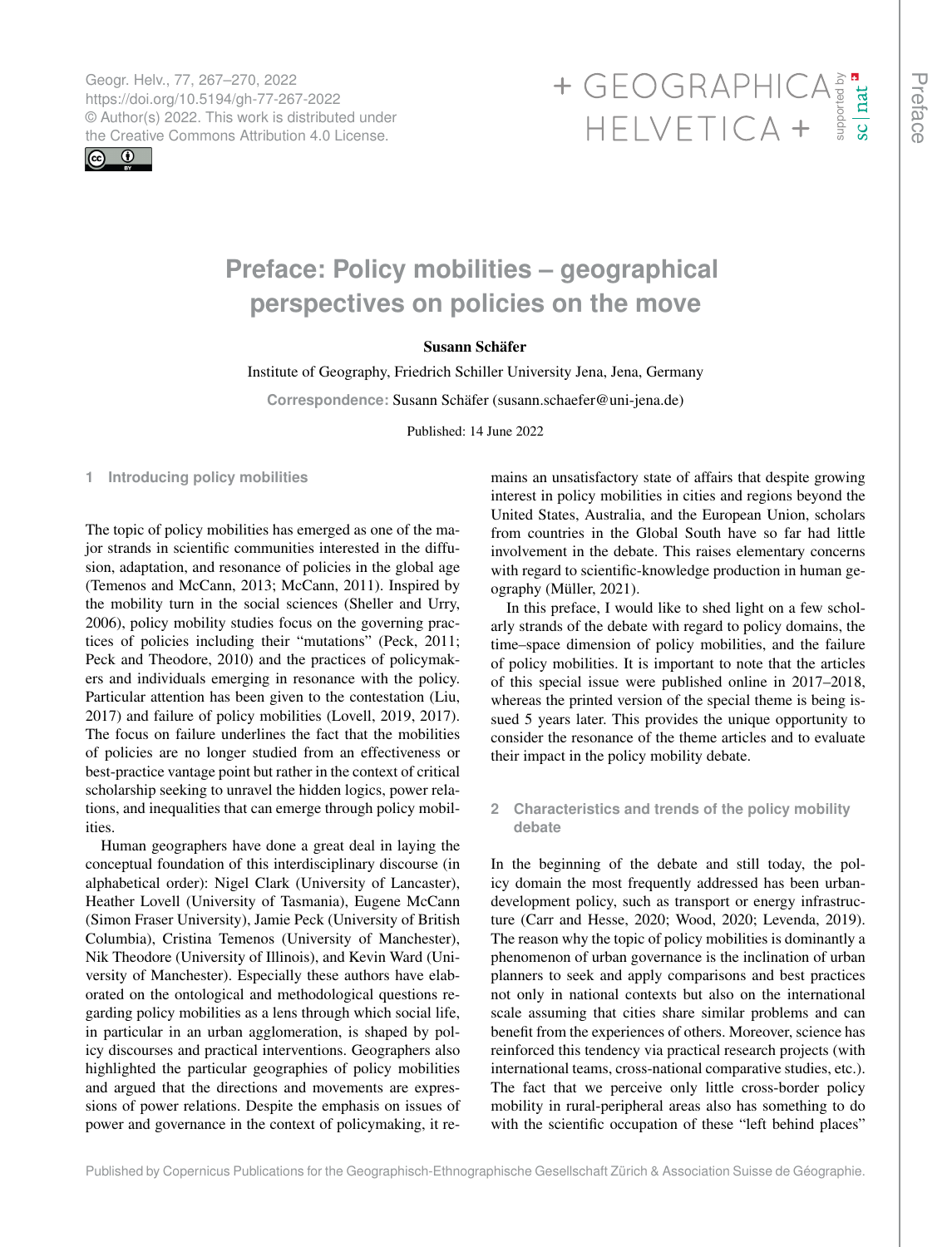(Leyshon, 2021). In recent years, development policy has concentrated primarily on economic-growth cores which are located mostly in urban agglomerations. This scientific focus has contributed greatly to policy comparison and exchange. Recently, policy mobilities have extended their views to regional and more peripheral settings (Andersson and Grundel, 2021) dealing with non-urban-specific policy domains, such as green economic policies.

The second aspect deals with the temporal and spatial scales of policy mobilities. When the debate emerged, the focus was clearly on recent, up-to-date policies which could be examined with the help of various qualitative methods (Peck and Theodore, 2010). However, the research perspective of mobile policies is not limited to the present. Hence, the concept was applied to case studies of historical policies (Cook et al., 2014; Craggs and Neate, 2017), which interestingly stretch beyond the typical case studies located in North America and Europe. These studies are based on archival research which can be an invaluable tool, allowing for examining "a particular window on the geographies of earlier times" (Roche, 2010:174), especially times which cannot be explored through "direct contact" with involved policymakers and planners (Hoggart et al., 2002). Besides the time scope of policy mobilities, there are specific spatial configurations of policy circulation which allow researchers to examine not only policy mutations but also the distances, scales, and socially constructed spaces associated with these mobilities.

The third aspect, which relates the idea of immobilities of policies (Malone, 2019), addresses the interpretation of policy outcomes stressing that definitions of failure and success can be fluid and rhetorically weaponized for political gain (Temenos and Lauermann, 2020). Whereas policy mobilities in the beginning were focused on successful policy transfers, the contestation (Liu, 2017) and failure of policy mobilities (Lovell, 2019, 2017) have become more central in the academic debate. Lovell indicates that not only successful policies but also negative lessons travel, making a plea for the "geographies of worst practice policies" and examining how far negative policy lessons travel and whether their mobility and effect is substantially different to the best practice (Lovell, 2019:46). These analyses are supported by the integration of concepts of the political and social sciences, such as science-and-technology studies, governmentality (Mattissek and Sturm, 2017), and the notion of a dispositive (Ortegel, 2017). Taking this stand, policy mobilities become a conceptual lens through which policymaking in the global age can be critically examined.

#### **3 Contributions of this special issue**

The perspective of policy mobilities as an expression of power relations and negotiations is like an invisible link between the four contributions of this theme issue which will be presented in the following paragraph.

In the first contribution, Annika Mattissek and Cindy Sturm show that the emergence of climate change adaptation impacts in urban agglomeration has led to an increase in urban climate policies. They analyze climate protection policies in German cities, integrating discourse studies and work on governmentality with the policy mobility debate. Their study shows that the number of laws and recommendations is growing and that local adaptations of climate policies vary significantly between different cities. The reference to the concept of governmentality is particularly well suited to grasping the discrepancies between discursively produced guidelines and actual planning practices and to conceptualizing these planning practices as effects of competing and often conflicting technologies of government. Annika Mattissek and Cindy Sturm's paper was cited by Nanja Christina Nagorny-Koring (2019), and Cristina Temenos and John Lauermann (2020) use Mattissek and Sturm's case study as an example of shifting categories of success and failure.

The second paper by Moritz Ortegel analyzes policy mobilities as a transformation of dispositives. Michel Foucault's context-sensitive notion of dispositives stresses the contextspecific, heterogeneous relations between linguistic and nonlinguistic practices, subjectivities and materialities, and the influence of power/knowledge and sedimented features in policymaking. These sensitivities are valuable contributions to policy mobility research. Ortegel draws on empirical research on "creative-city" policies, which are re-embedded in the European metropolitan region of Nuremberg to illustrate that line of argumentation. He reconstructs and compares related (sub-)dispositives: the mobile creative-city policies and the historical and current contexts of the policies' reembedding. Moritz Ortegel's paper was already cited by various scholars in the field of policy mobilities. Among others, it is mentioned as an example of studies paying consideration to the role of place and context in understanding policy mobilities (Borén et al., 2020), and Heino and Hautala refer to Ortegel (2017) in the context of knowledge mobilization considering processes of disembedding, mobilizing, and reembedding (Heino and Hautala, 2021).

Thomas Honeck authored the third paper (2018) dealing with different types of policy narratives that influence the trans-local motion of urban policies. The paper first introduces conceptual and methodological recommendations from policy narrative literature to debates on policy mobility. In an empirical section, it then analyzes narratives that support policies on the temporary use of vacant lands and buildings in the German cities of Berlin and Stuttgart. Based on semi-structured interviews with experts and document reviews, the paper finds different, partly competing narratives on temporary use in both case study cities. It identifies their typical elements, categorizing them by form and content. Referential narratives are understood as connecters between different cities and influencers of policy mobility. Finally, the paper shows how narratives work with association as well as imagination and thus emphasize the non-factual yet inherent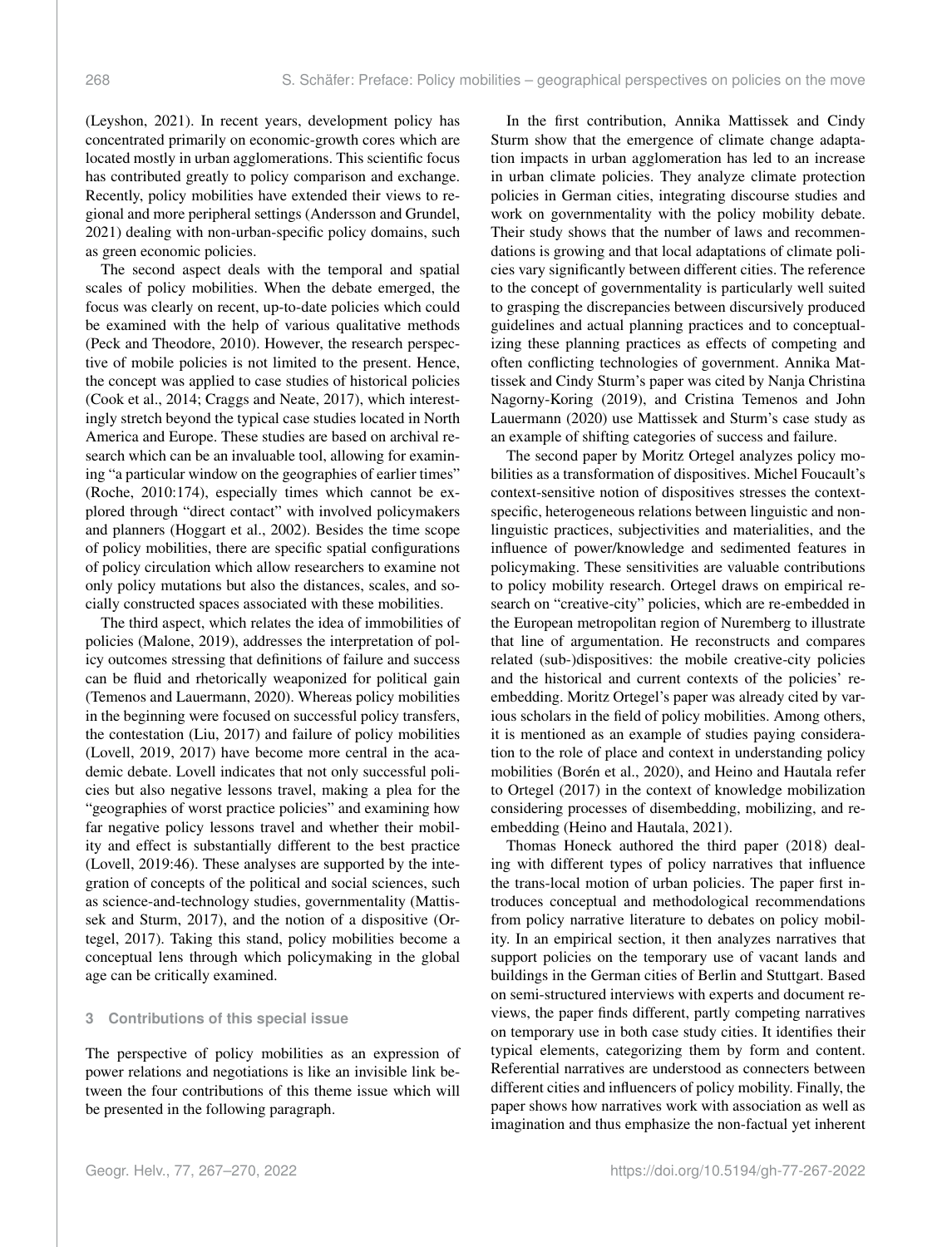aspects of relational policy making. This contribution has impacted the discourses on temporary spatial uses (Karachalis, 2021) and policy narratives as an integral part of policy mobilities (Albrecht et al., 2021).

Whereas the first three paper focus on German case studies, the final contribution by Susann Schäfer shifts its geographical focus to South Korea (2017). According to Schäfer, policy mobility studies have focused on the movement and translation of policies as well as on the impact of mobile policies on policymaking processes and governed spaces. Given that policy mobilities have mainly been examined in comparable institutional contexts, the current debate has neglected the role of organizational culture in the translation of policies. Organizational culture is understood as a set of shared assumptions that guide what happens in organizations by defining appropriate practices of policymaking. The case study of South Korean adaptation policy (Schäfer, 2015) illustrates that organizational culture has a significant impact on the translation of mobile adaptation policy. Besides the claim to consider organizational culture more prominently in the field of policy mobility studies, this paper illustrates the translation process of adaptation policy in the South Korean political system. The practices in South Korean political institutions dealing with climate change adaptation are highly characterized by the avoidance of risks. The propensity to avoid risks leads policymakers to focus on technical solutions to climate change adaptation and to neglect the participation of civil society. Her paper resonated in debates regarding the role of elites in the context of state institutions, such as elected officials, political operatives, and bureaucrats (Baker et al., 2019), and regarding the significance of "organizational cultures" or state structures which shape policy mobilization path dependency by generating ideological and institutional legacies across political generations (Bok, 2020).

The four papers – published in 2017 and 2018 – contribute to the ongoing debate on policy mobilities both conceptually as well as regarding their case studies in Germany and East Asia. By focusing on climate policies, three of the papers do contribute to the understanding of power relations and policymaking in climate governance, which is of interest not only to the policy mobility community but also to climate change scholars. Conceptually, the papers link established lines of thoughts on power, governmentality, and assemblage with policy mobilities. These conceptual frames strengthen the dimension of power in policy mobilities and help to deconstruct discourses and practices of circulating, legitimizing, and implementing mobile policies.

#### **4 Conclusions**

Future research for the field of policy mobilities moves towards comparative studies (Montero and Baiocchi, 2021) based on a posteriori comparison allowing for a "fruitful way to theorize repeated instances happening" (Montero and Baiocchi, 2021:16) in cities that are not necessarily thought to be comparable due to their size, history, and other factors. On the other hand, we can expect that future empirical studies extend spatial and temporal frames of policy analysis, e.g., by following policy mobilities of the past and a stronger consideration of mobile policies beyond the Global North.

In general, the debate on policy mobilities will profit from a stronger exchange with other geographical debates touching various branches of policies, such as economic, environmental, health, or international cooperation. Whereas these debates can benefit from the mobility perspective, scholars of policy mobilities can learn from the specifics of particular policies and conceptual underpinnings of these debates.

#### **References**

- Albrecht, M., Grundel, I., and Morales, D.: Regional bioeconomies: public finance and sustainable policy narratives, Geogr. Ann. B., 103, 116–132, https://doi.org[/10.1080/04353684.2021.1921603,](https://doi.org/10.1080/04353684.2021.1921603) 2021.
- Andersson, I. and Grundel, I.: Regional policy mobilities: Shaping and reshaping bioeconomy policies in Varmland and Vasterbotten, Sweden, Geoforum, 121, 142–151, https://doi.org[/10.1016/j.geoforum.2021.02.005,](https://doi.org/10.1016/j.geoforum.2021.02.005) 2021.
- Baker, T., McCann, E., and Temenos, C.: Into the ordinary: non-elite actors and the mobility of harm reduction policies, Policy Soc., 39, 129–145, https://doi.org[/10.1080/14494035.2019.1626079,](https://doi.org/10.1080/14494035.2019.1626079) 2019.
- Bok, R.: The relational co-production of "success" and "failure," or the politics of anxiety of exporting urban "models" elsewhere, Urban Geography, 41, 1218-1239, https://doi.org[/10.1080/02723638.2020.1802932,](https://doi.org/10.1080/02723638.2020.1802932) 2020.
- Borén, T., Grzyś, P., and Young, C.: Intra-urban connectedness, policy mobilities and creative city-making: national conservatism vs. urban (neo)liberalism, Eur. Urban Reg. Stud., 27, 246–258, https://doi.org[/10.1177/0969776420913096,](https://doi.org/10.1177/0969776420913096) 2020.
- Carr, C. and Hesse, M.: Mobility policy through the lens of policy mobility: The post-political case of introducing free transit in Luxembourg, J. Transp. Geogr., 83, 102634, https://doi.org[/10.1016/j.jtrangeo.2020.102634,](https://doi.org/10.1016/j.jtrangeo.2020.102634) 2020.
- Cook, I. R., Ward, S. V., and Ward, K.: A Springtime Journey to the Soviet Union: Postwar Planning and Policy Mobilities through the Iron Curtain, Int. J. Urban Regional, 38, 805–822, https://doi.org[/10.1111/1468-2427.12133,](https://doi.org/10.1111/1468-2427.12133) 2014.
- Craggs, R. and Neate, H.: Post-colonial careering and urban policy mobility: between Britain and Nigeria, 1945–1990, T. I. Brit. Geogr., 42, 44–57, https://doi.org[/10.1111/tran.12147,](https://doi.org/10.1111/tran.12147) 2017.
- Heino, H. and Hautala, J.: Mobile futures knowledge: From research policy to research and public policy?, Geoforum, 118, 83– 92, https://doi.org[/10.1016/j.geoforum.2020.12.007,](https://doi.org/10.1016/j.geoforum.2020.12.007) 2021.
- oggart, K.: Researching Human Geography, Oxford University Press, Co-Published in the USA, 2002.
- Honeck, T.: A touch of post-truth: the roles of narratives in urban policy mobilities, Geogr. Helv., 73, 133–145, https://doi.org[/10.5194/gh-73-133-2018,](https://doi.org/10.5194/gh-73-133-2018) 2018.
- Karachalis, N.: Temporary Use as a Participatory Placemaking Tool to Support Cultural Initiatives and Its Connection to City Mar-